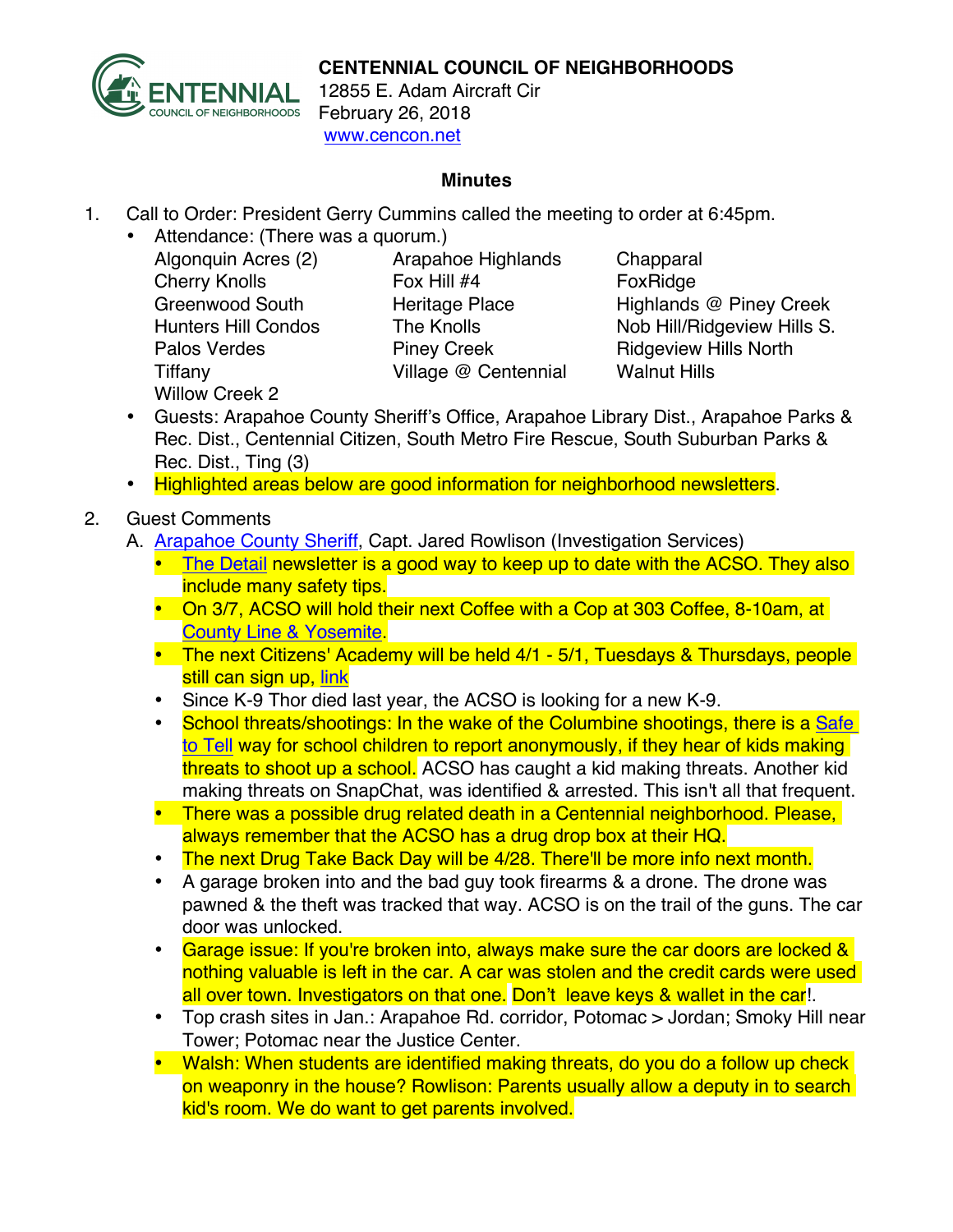- Doerr: Do students interact with their SROs? Rowlison: Yes, most positively. They teach safety and internet classes and wander the cafeteria during lunch.
- Allen: There was an armed robbery on University & Dry Creek, how safe is the Southglenn area? Rowlison: serial robber working south metro area, caught him after one of those places. Very safe part of town, but there's still crime.
- Hellman?: Are doors at schools locked? Rowlison: Typically, they are, but students have been known to block doors open.
- B. [Arapahoe Library District](http://www.arapahoelibraries.org/), Taliah Abdullah (Manager, Koelbel)
	- **ALD's Author Series**:
		- $\circ$  Young adult author Dhonielle Clayton is leaving her mark in the literary world through her advocacy of diversity in children's books.
		- o Come hear her newly released fiction book, *The Belles,* on Thurs., 3/29, 7 pm at Koelbel Library.
		- o *The Belles* was motivated by her thoughts on the media's influence over women's body images.
		- o Clayton, who leads the non-profit organization We Need Diverse Books, draws writing inspiration from "things that bother her."
		- $\circ$  A signing will follow the presentation, with books available for purchase through Tattered Cover.
		- o This event is part of an ongoing Arapahoe Libraries author series.
		- o On April 26, Denver author Cynthia Swanson, who wrote *The Glass Forest* and *The Bookselle*r, will speak at The Embassy Suites DTC.
		- $\circ$  Save your spot for the upcoming author events at [arapahoelibraries.org/author](http://www.arapahoelibraries.org/author).
	- **Active Minds: Women of Denver History**
		- o Women played a vital role in shaping Denver's vibrant beginnings.
		- o On Sat., 3/3 at Southglenn Lib., join *Active Minds* as we introduce our city's female frontrunners – some familiar and lesser known – and the lasting impact they made.
		- o This program will be held again on Tues., 3/27 at Smoky Hill Library.
		- o For more information, visit the website.
	- **Annual Senior Resource Fair** (co-sponsored by Senior Commission), on Fri., 4/6, 10-noon
		- o You can chat with a variety of local experts about senior lifestyle opportunities or care-giving at this open-house style fair.
		- o At 10 am, an expert panel will share valuable insight about local transportation resources that are available and can contribute to living independently.
		- o For more information, visit the website.
- C. [Arapahoe Parks & Rec District](http://www.aprd.org), [TrailsRecCenter.org:](https://www.trailsrecreationcenter.org) Delos Searle, Asst. District Manager
	- The events listed below have flyers linked in the APRD section of the links below the email or click the links above.
	- 3/14 & 3/21, (Nutritional) Supplements 101
	- 3/17, 3-on-3 basketball tourney (boys & girls)
	- 3/22, Soap Making 3/26 through 3/30, a Future Doctors day camp for 6-10-yearolds. There will be an Egg Hunt sponsored by APRD on 3/24, 2-9-year-olds, \$2.
	- APRD will hold several spring break programs.
		- o 3/26 through 3/29, Life Guard training, 9:30-5:30
		- o 3/26 through 3/30, Mine, Craft, Build day camp, for 5-12-year-olds.
		- o 3/26 through 3/30, Future Doctors day camp for 6-10-year-olds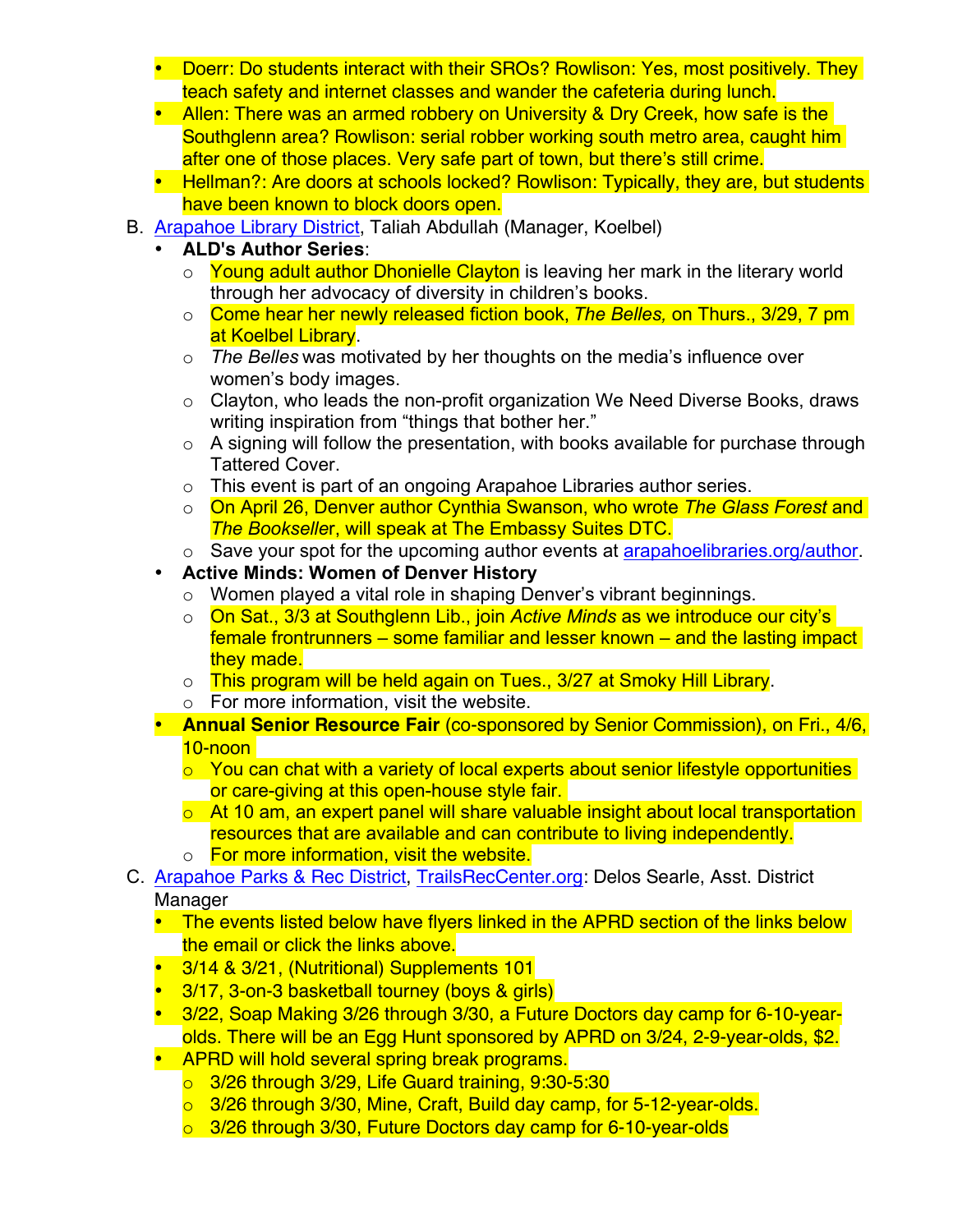- Fridays, 4/20 & 4/27, Infant Massage
- Spring sports are beginning, please, keep an eye out for kids running around the parks
- Spring Creek & Piney Creek Hollow restrooms are opening soon.
- The APRD Spring Brochure is out. It will be mailed to people living in the district and is also available on the website.
- D. Fire Districts, Capt. Jerry Rhodes, South Metro Fire Rescue
	- [Cunningham Fire](http://www.cfpd.org), [Littleton Fire Protection District \(LFPD\)](http://www.littletongov.org/fire), [South Metro Fire](http://www.southmetro.org)  [\(SMFR\)](http://www.southmetro.org)
	- On 2/25, at 6:06am, SMFR responded to a house fire at the east end of Centennial. A neighbor called 9-1-1 and woke the residents, got everyone out. Thank you to Aurora Fire Rescue & Arapahoe Rescue Patrol for assisting SMFR today.
	- Here's a reminder for **PulsePoint**. You can be notified in your area on these calls if you download the PulsePoint app. Free to download, easy to set up and you could help save someone's life. It's a CPR app & to hear what's going on in your area.
	- Col. Lawrence Ferguson, from Ft. Carson, thanked law enforcement, fire, & honor guard groups that served honors for a fallen soldier. If you see these groups lined up along I-25 or on bridges over I-25 rendering honors feel free to join them; it's only a few minutes while the cortege passes by.
	- New cancer prevention protocols are being rolled out at SSMFR during Feb, & March to help reduce the exposure to cancer causing materials with which firefighters come into contact on a regular basis. Our Asst. Chief of Operations, Chief Jackson, is our spokesperson for this initiative (as many of you many have recently seen in news articles). This is an extremely important initiative for all of us in the fire service as cancer is a prevalent and very real risk factor, now. Our video on this is now posted to [YouTube](https://www.youtube.com/watch?v=LoHy00UYVIQ&feature=youtu.be) if you are curious and would like more details.
	- **Unification Update:** Cunningham integration into SMFR is ongoing and going well. SMFR will also be providing LFPD and Highlands Ranch Metro District fire services starting 1/1/19. Negotiations and discussions are ongoing with the City of Littleton and we expect to have a decision made by April of this year. Now doing gap analysis for LFPD & SMFR. In 2019 LFPD will be joining. There will be an Inclusion vote on 5/8. *I could not find a link to this information on Littleton's website.* You will vote in person at the fire stations or must request an absentee ballot.
	- GLivingston: Does the unification include the Wadsworth & Bowles area? Rhodes: Yes
	- The Cunningham District [area will get a tax reduction.](https://cfpd.org/news#election2018) Right now there is an authority board for Cunningham and SMFR on which both districts put board members but, both districts will keep their Boards. Each has a board election on 5/8.
	- The Dispatch is already combined dispatch for LFPD, SMFR & Cunningham. Responses are quicker already. Contact your homeowners insurance company to see if you rate will decrease because of the ISO 1 rating SMFR & Cunningham now have.
	- Station 32 (Orchard & Quebec) is out of the ground, elevator shaft is up (ADA).
	- Nickless: Will Orchard or Quebec be changed for the new station? Rhodes: No, it will work as is.
	- Walsh: Do you still hold fire musters? Rhodes: The Mile High Hook & Ladder Club sponsors the one in June at ACC.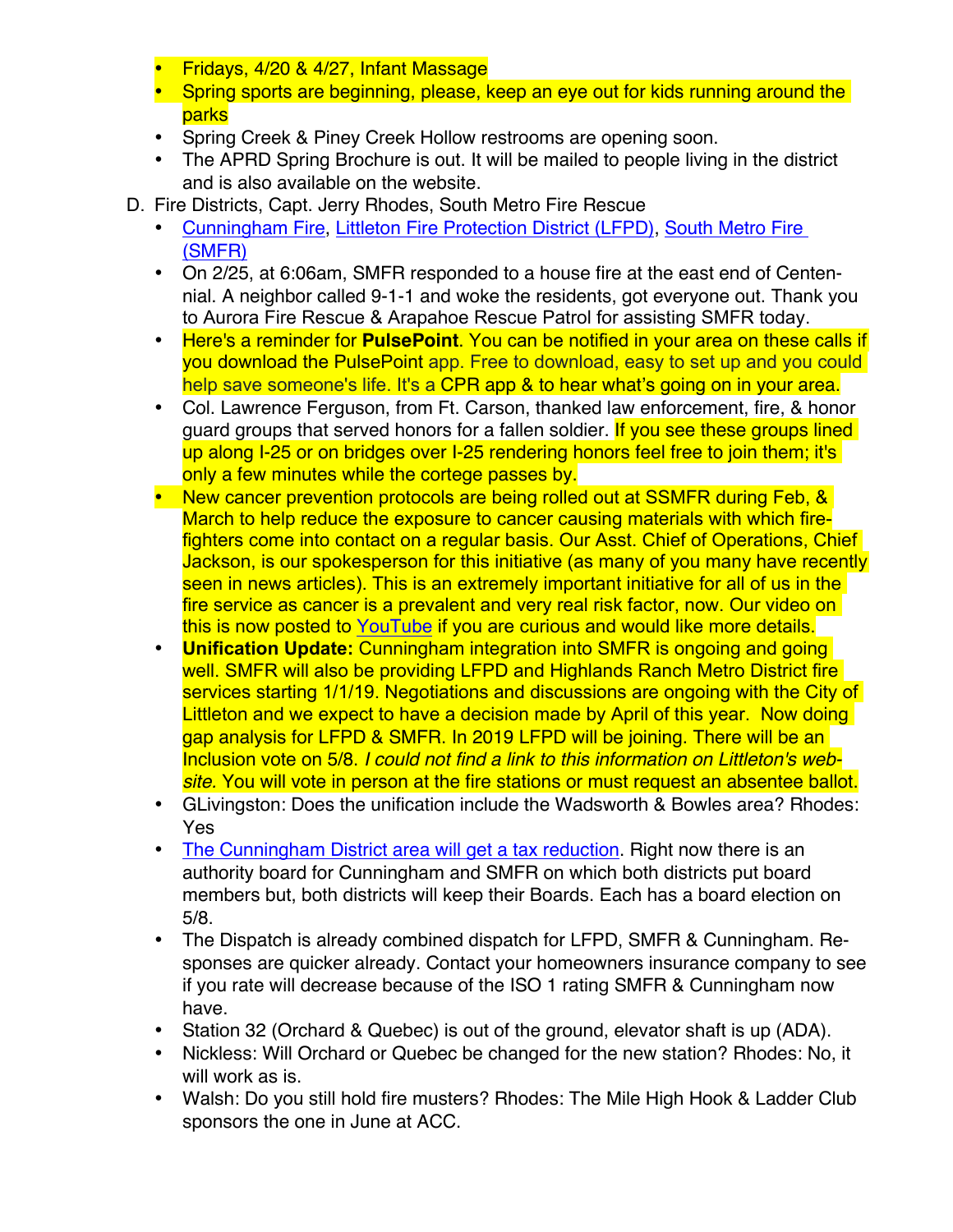- GLivingston: Will fire trucks go to a single uniform color? Rhodes: No, that's an expensive proposition. We'll probably just change the decals on the equipment.
- Wilson: Cunningham had a certification, does that go away or transfer? Rhodes: Cunningham & SMFR are both accredited and ISO 1.
- F. [South Suburban Parks & Rec District](http://www.SSPR.org), Jamie DeBartolomeis
	- SSPR is gearing up for spring.
	- Items below are listed in the March events flyer. Go there for more info.
		- o Sundays, 3/4 through 5/13: Me, Myself & My Health is for girls 12-14-years-old, at Goodson. You must register.
		- o Triathlon training clinic, Mon, Wed., & Fri. 6-7a, starting 3/5 (Goodson)
		- o Spring break camps: gymnastics (4-11yo, 2/26-29, 9-noon)
		- o Spring Break Adventure camp, 2 weeks, 3/19-3/30, 7a-6p, Sports Center
		- o Egg Scramble, find info, 3/31, 12 & under
	- SSPR will have a Board of Directors election on 5/8: Board of Directors, 3 board members are term limited. Vote at SSPR facilities or see website for an absentee ballot.
	- On 3/15, 2 7pmSSPR will hold a South Suburban Career Fair at the Inn @ Hudson Gardens, for 16 or older, retirees, for hiring 500 people, not all full time.
	- The SSPR/HOA matching gifts program's application deadline of 3/2.
- G. [City of Centennial,](http://www.centennialco.gov) Tammy Maurer, District 2 Council member
	- Maurer gave some information on the Centennial comprehensive plan project, [Centennial NEXT](https://www.centennialco.gov/centennialnext). Please, go to the website for a link to surveys for the community on what you'd like to see the City to look like in the next 15-20 years. Take part!
- 3. Fiber Construction Update and Process, Mark Gotto, Ting Community Liaison
	- Mark, Michael Garcia and Ryan Johnson discussed how Ting will go about construction in Centennial neighborhoods. Suhaka has a copy of the PowerPoint presentation, just contact her if you'd like a copy. Ting is trying to get to various neighborhoods with their information, if you have a meeting coming up, contact Mark Gotto for a presentation at mgotto@ting.com. (Yes, you can still sign up for Ting fiber at [ting.com/inter](https://ting.com/internet/town/centennial)[net/town/centennial.\)](https://ting.com/internet/town/centennial)
- 4. CenCON Business
	- A. President's report, Gerry Cummins: No report
	- B. Secretary, Andrea Suhaka
		- A motion was made, seconded and passed unanimously to approve the Jan. 22 minutes. (Doerr/Hellman)
		- Suhaka announced a Town Hall meeting that Transportation Solutions Arapahoe County is going to hold on 4/18, 6-8pm, for people who do not drive: seniors, disabled. It will be held at the South Metro Chamber of Commerce in the Streets at SouthGlenn. There will also be a call-in option. It will be to discuss transportation options and solutions for the future.
	- C. Treasurer's report, Henry Blum
		- Henry Blum announced that he must resign due to some pressing matters. Cen-CON is on the lookout for a new Treasurer. Contact Cummins if you're interested.
		- The Checking Account is at Wells Fargo Bank, Smoky Hill Branch.
		- Balance forward from 1/22/18 report \$2,633.52
		- Income: Dues deposited\* 330.00
		- Expenses: None 0.00